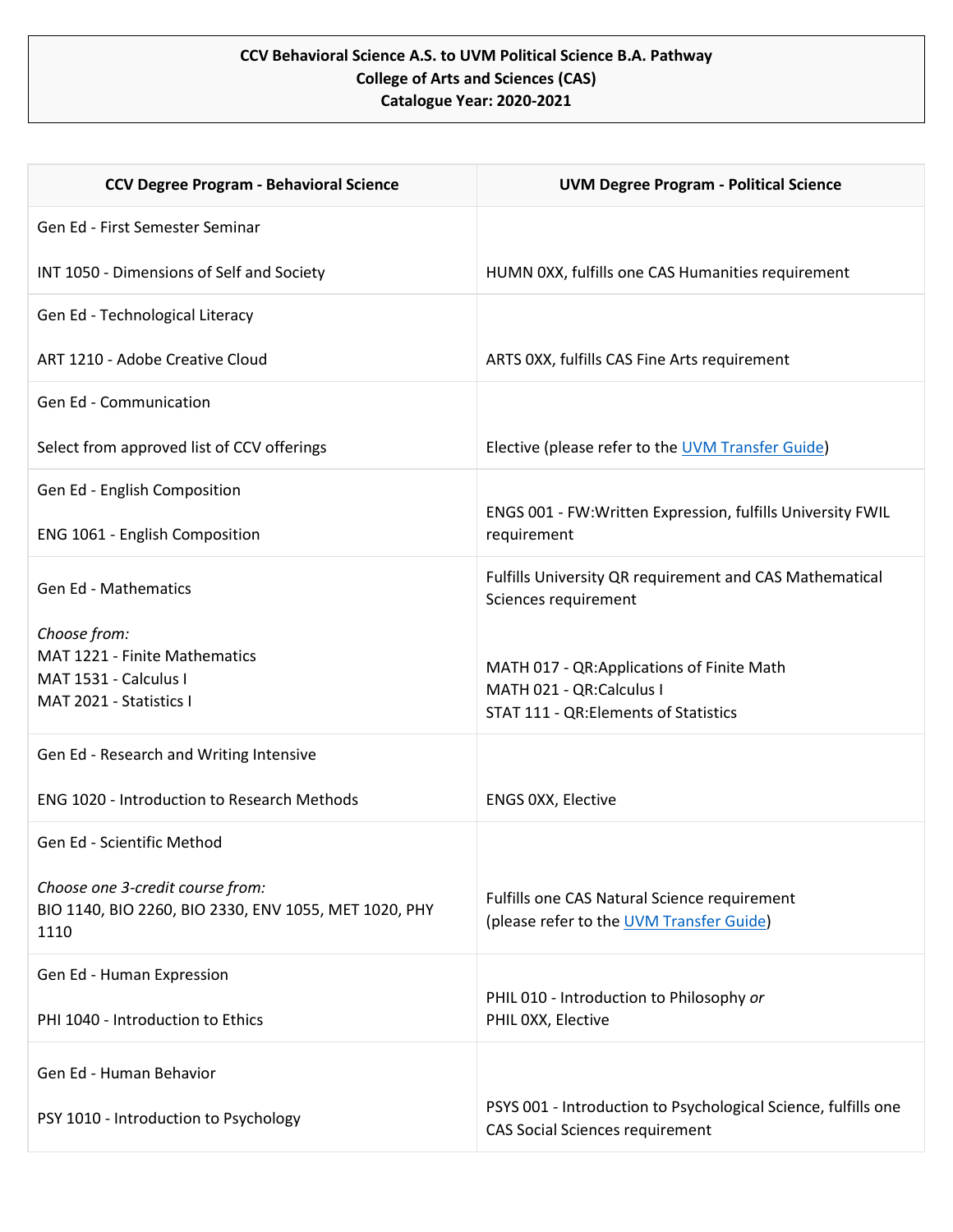## **CCV Behavioral Science A.S. to UVM Political Science B.A. Pathway College of Arts and Sciences (CAS) Catalogue Year: 2020-2021**

| <b>CCV Degree Program - Behavioral Science</b>                                                                                                                                                                                 | <b>UVM Degree Program - Political Science</b>                                                                                                                                                                                  |
|--------------------------------------------------------------------------------------------------------------------------------------------------------------------------------------------------------------------------------|--------------------------------------------------------------------------------------------------------------------------------------------------------------------------------------------------------------------------------|
| Gen Ed - Global Perspectives and Sustainability<br>ANT 1010 - Introduction to Cultural Anthropology                                                                                                                            | ANTH 021 - D2:SU:Cultural Anthropology, fulfills University<br>D2 and SU requirements, one CAS Social Sciences<br>requirement, CAS Non-European Cultures                                                                       |
| Gen Ed<br>HUM 2010 - Seminar in Educational Inquiry                                                                                                                                                                            | HUMN 0XX - fulfills one CAS Humanities requirement                                                                                                                                                                             |
| Choose one: SWK 1010, PSY 1130, PSY 1050                                                                                                                                                                                       | Elective                                                                                                                                                                                                                       |
| SWK 2070 - Social Justice and Public Policy                                                                                                                                                                                    | SWSS 0XX, Elective                                                                                                                                                                                                             |
| INT 2860 - Professional Field Experience                                                                                                                                                                                       | EDEC XXX, Elective                                                                                                                                                                                                             |
| Behavioral Science Electives (12 credits)<br>POS 1020 - American Politics and Government<br>POS 2070 - National Security and Terrorism<br>Choose one: HIS 1220, SOC 1020, SOC 2040<br>Choose one: HIS 2730, POS 1010, POS 1050 | POLS 021 - American Political System, fulfills one POLS Major<br>requirement<br>POLS 1XX - 100-level POLS, fulfills one POLS Major<br>requirement<br>Fulfills University D1 requirement<br>Fulfills one POLS Major requirement |
| Electives (6 credits)<br>Choose: 4-credit lab course, except BIO 2340                                                                                                                                                          | CAS Natural Science lab science requirement<br>(please refer to the UVM Transfer Guide)                                                                                                                                        |
| <b>Total CCV credits: 60</b>                                                                                                                                                                                                   |                                                                                                                                                                                                                                |